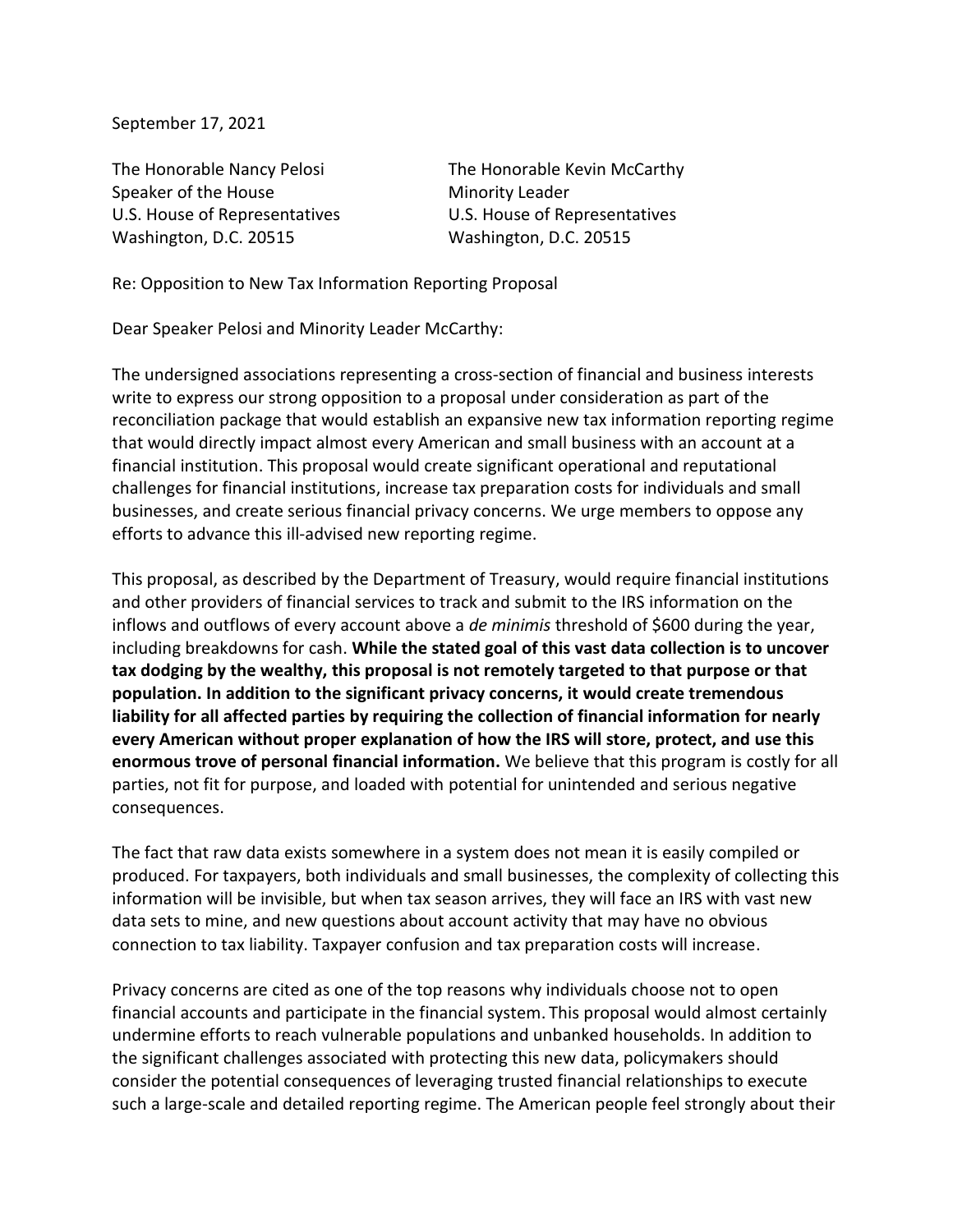right to privacy and it is not reasonable to undermine their financial privacy without a clearly articulated purpose.

As associations representing a broad cross-section of financial and business interests, we urge you to oppose any efforts to institute this new reporting regime.

Sincerely,

Consumer Bankers Association American Bankers Association SIFMA Independent Community Bankers of America Air Conditioning Contractors of America (ACCA) National Association for the Self-Employed Global Cold Chain Alliance Specialty Equipment Market Association (SEMA) ACA International Independent Insurance Agents & Brokers of America Independent Electrical Contractors (IEC) AICC, The Independent Packaging Association National Stone, Sand & Gravel Association Credit Union National Association Electronic Transactions Association Southwest Cable Communications Association National Independent Automobile Dealers Association Decorative Hardwoods Association Energy Marketers of America Brick Industry Association Pet Industry Distributors Association National Association of Professional Insurance Agents American Financial Services Association Community Development Bankers Association Commercial Food Equipment Service Association Innovative Lending Platform Association National Bankers Association National Association of Federally-Insured Credit Unions American Land Title Association Auto Care Association International Franchise Association Promotional Products Association International Mortgage Bankers Association America's SBDC Mid-Size Bank Coalition of America (MBCA) Manufactured Housing Institute